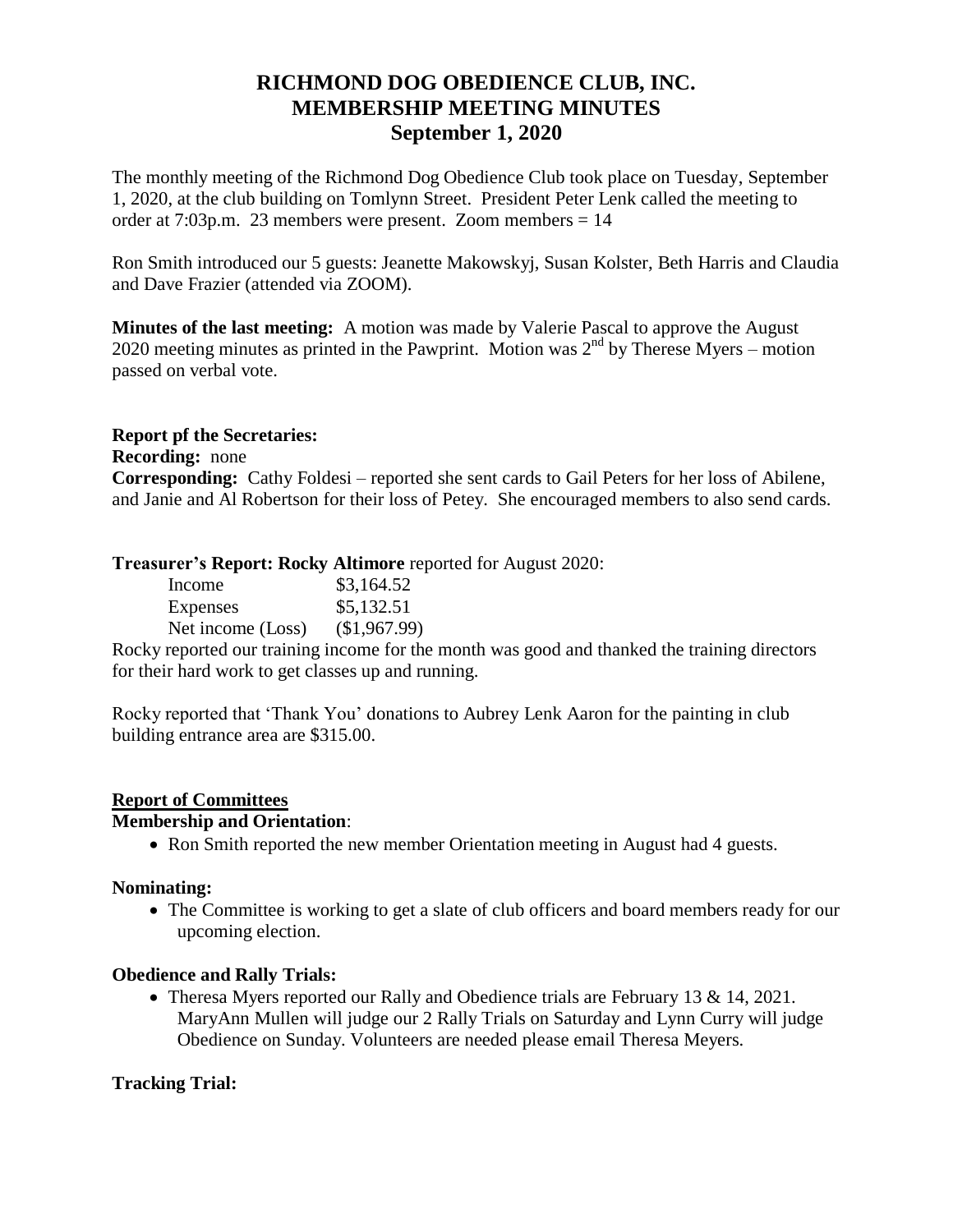$\bullet$  Betty Swenson reported the Tracking Trial will be  $-3/7/2021$  with 3/6/2021 as a plotting day. There will not be a pot luck lunch, and trial participants and volunteers will not be 'invading' the Overton's home. There will be 2 tracks instead of 3. Headquarters will be at the Ruritan Club in Beaverdam. Spectators are not allowed. Masks are required unless you are actively running the track. There will be flag toters. Kara Kolster is the Trial Secretary, Judy Edwards is the judge. See Betty Swenson to volunteer.

## **Training:**

- Valerie Pascal thanked instructors and assistants for their hard work.
- We have a Puppy class starting up on Wednesday night and an upcoming daytime puppy is filled. Several other classes are starting up.
- Valerie thanked Laura Hermann for her immense help for creating a new graduation certificates.
- There is a new class to help Rally Novice and Intermediate level teams get their virtual rally titles by using our training floor space time on Saturday afternoons. This class will progress thru all the virtual courses – novice and intermediate one week at a time. See our website for details (https://www.rdoctest.org).
- A Rally Novice daytime class will be starting on Wednesday, 9/23/2020 @ 12:30 pm with Reade Johnson.
- A Loopy training class is starting on Wednesday, 9/30/2020 @ 6:00pm with Judy Edwards – class filled already.

## **Unfinished Business:**

 Cathy Foldesi – apologized to the membership for the incorrect meeting date in the Pawprint.

## **Election of New Members:**

• none

## **New Business**:

- Cathy Foldesi made a motion for RDOC to host a 2 trial Farm Dog test on 11/14/2020 on a farm in New Kent. Cathy Foldesi will be the trial chairperson, Les Foldesi will be the trial secretary, Cathy Foldesi and Betty Swenson will be the judges. Volunteers are needed and will get a discount on the fee for the test. The club will not provide any food at the event. Motion was  $2<sup>nd</sup>$  by Les Foldesi. Discussion followed. Motion passed on verbal vote – no opposed.
- Les Foldesi made a motion to amend the standing rules as printed in the PawPrint. Valerie Pascal  $2<sup>nd</sup>$  the motion. Discussion followed where Les Foldesi explained that due to our new on line registration, the rules need to be updated. The rule to amend the